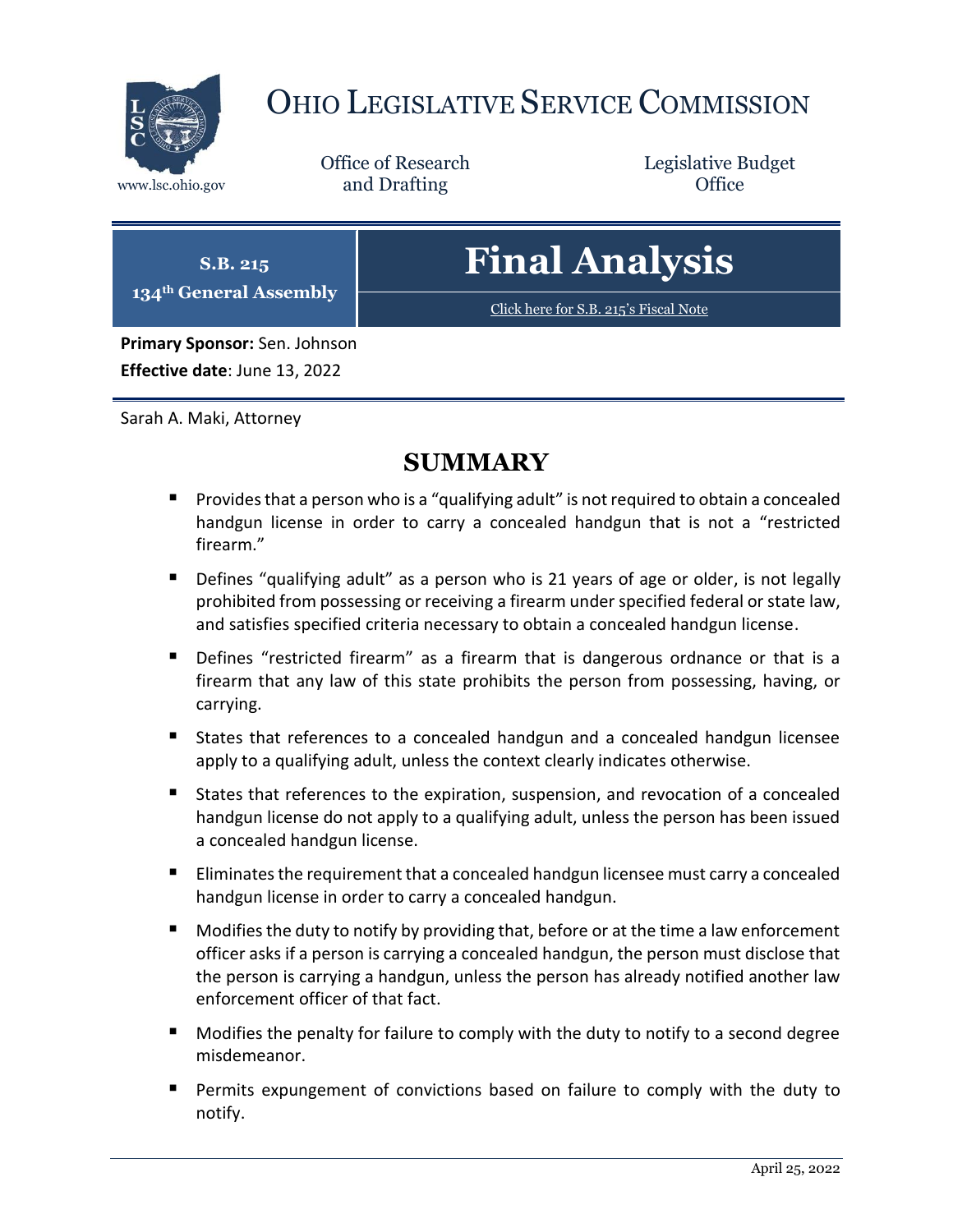# **DETAILED ANALYSIS**

## **Eliminates requirement that a concealed handgun license must be obtained**

The act provides that a person who is a "qualifying adult" is not required to obtain a concealed handgun license in order to carry a concealed handgun that is not a "restricted firearm." Regardless of whether the person has been issued a concealed handgun license, a person who is a qualifying adult may carry a concealed handgun that is not a restricted firearm anywhere in this state in which a person who has been issued a concealed handgun license may carry a concealed handgun. The right of a person who is a qualifying adult to carry a concealed handgun that is not a restricted firearm is that same right as granted to a person who has been issued a concealed handgun license, and a qualifying adult who is granted the right is subject to the same restrictions as apply to a person who has been issued a concealed handgun license.<sup>1</sup>

The act specifies that if a person is a qualifying adult, and the person thereafter comes within any category of persons prohibited from possessing or receiving a firearm under specified federal or state law, both of the following apply automatically and immediately upon the person coming within that category: (1) the person no longer has a right to carry a concealed handgun as described above, and (2) the references to a concealed handgun license and a concealed handgun licensee described below no longer apply to the person.<sup>2</sup>

#### **References to concealed handgun license and concealed handgun licensee**

The act specifies that for purposes of any section of the Revised Code that refers to a concealed handgun license or concealed handgun licensee, except when the context clearly indicates otherwise, all of the following apply: $3$ 

- 1. A person who is a qualifying adult and is carrying or has, concealed on the person's person or ready at hand, a handgun that is not a restricted firearm must be deemed to have been issued a valid concealed handgun license.
- 2. If the provision refers to a person having been issued a concealed handgun license or having been issued a concealed handgun license that is valid at a particular point in time, the provision must be construed as automatically including a person who is a qualifying adult and who is carrying or has, concealed on the person's person or ready at hand, a handgun that is not a restricted firearm, as if the person had been issued a concealed handgun license or had been issued a concealed handgun license that is valid at the particular point in time.
- 3. If the provision in specified circumstances requires a concealed handgun license to engage in specified conduct, or prohibits a concealed handgun licensee from engaging in specified conduct, the provision must be construed as applying in the same circumstances

 $1$  R.C. 2923.111(B).

<sup>&</sup>lt;sup>2</sup> R.C. 2923.111(C)(2) and 2923.13 and 18 United States Code 922(g)(1) to (9).

 $3$  R.C. 2923.111(C)(1).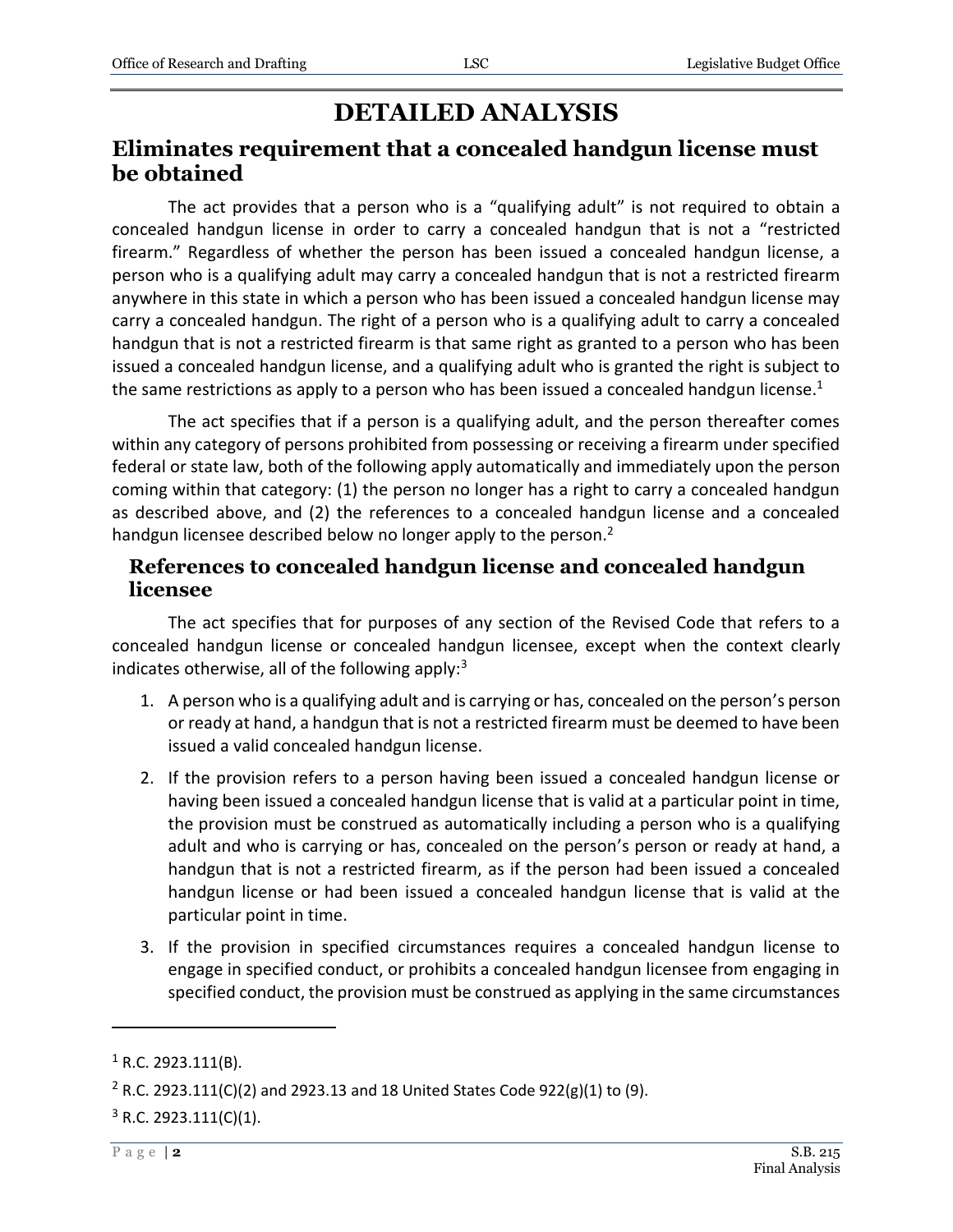to a person who is a qualifying adult in the same manner as if the person was a concealed handgun licensee.

- 4. If the application of the provision to a person depends on whether the person is or is not a concealed handgun licensee, the provision must be applied to a person who is a qualifying adult in the same manner as if the person was a concealed handgun licensee.
- 5. If the provision pertains to the imposition of a penalty or sanction for specified conduct and the penalty or sanction applicable to a person who engages in the conduct depends on whether the person is or is not a concealed handgun licensee, the provision must be applied to a person who is a qualifying adult in the same manner as if the person was a concealed handgun licensee.

#### **References to expiration, suspension, and revocation of concealed handgun license**

The act provides that the concealed handgun license expiration, suspension, and revocation provisions do not apply with respect to a person who is a qualifying adult, unless the person has been issued a concealed handgun license.<sup>4</sup>

#### **Definitions**

The act uses the following definitions:

"**Qualifying adult**" means a person who is all of the following:<sup>5</sup>

- A person who is 21 years of age or older;
- A person who is not legally prohibited from possessing or receiving a firearm under specified federal or state law;
- A person who satisfies the following specified criteria necessary to obtain a concealed handgun license:<sup>6</sup>
	- □ A person who is legally living in the United States;
	- □ A person who is at least 21 years of age;
	- □ A person who is not a fugitive from justice;

 $4$  R.C. 2923.111(C)(2).

 $5$  R.C. 2923.111(A)(2) and R.C. 2923.125(D)(1)(a) to (j), (m), (p), (q), and (s), not in the act.

 $6$  A "qualifying adult" does not have to satisfy the following specified criteria necessary to obtain a concealed handgun license: (1) a person who certifies that the person desires a legal means to carry a concealed handgun for defense of the person or a member of the person's family while engaged in lawful activity, (2) a person who submits a competency certification and a certification that the person has read a specified pamphlet, (3) if a person resides in another state, the person is employed in this state, (4) a person who certifies that the person is not an unlawful user of or addicted to any controlled substance, and (5) a person who certifies that the person has not renounced the person's United States citizenship, if applicable (R.C. 2923.125(D)(1)(k), (I), (n), (o), and (r), not in the act).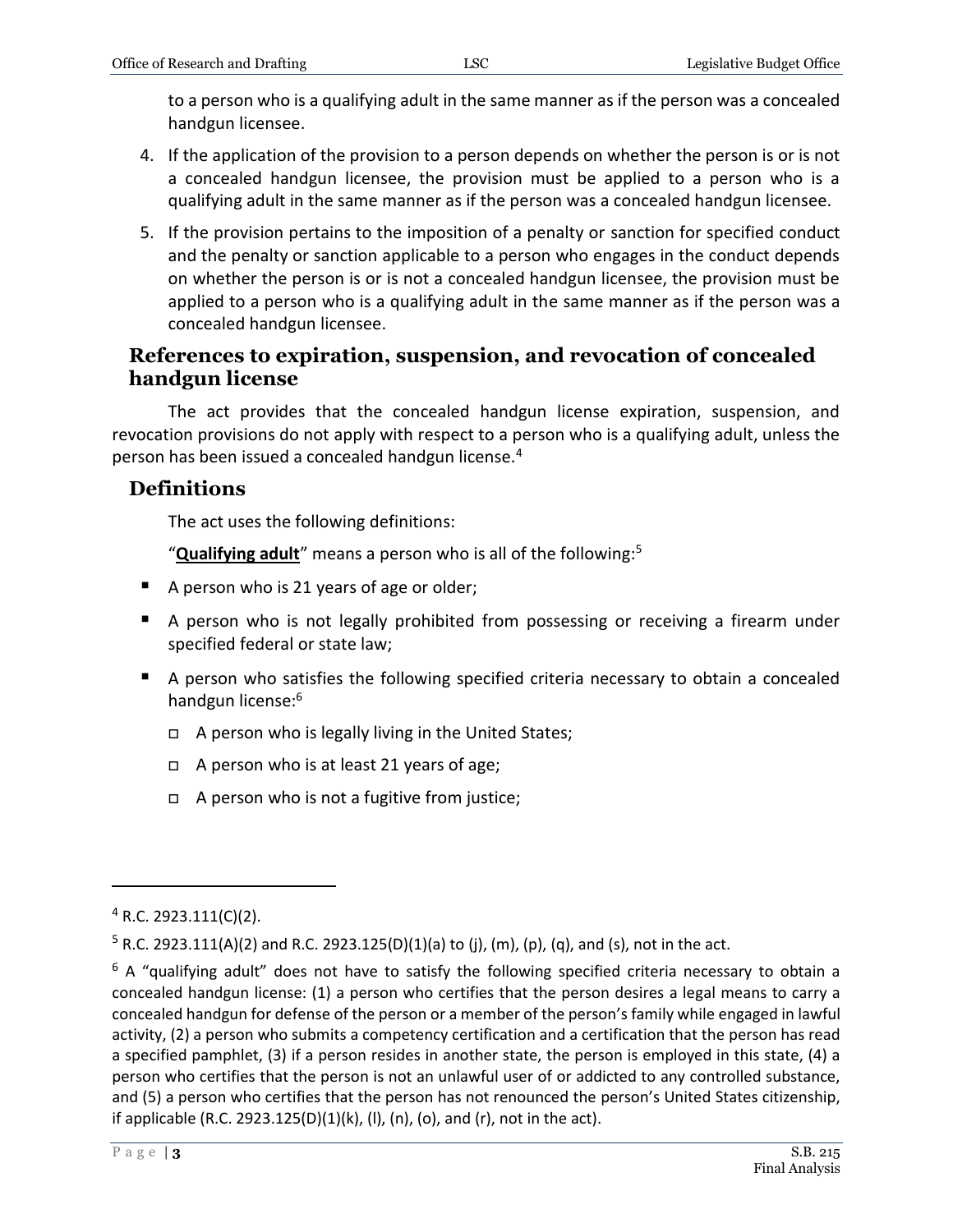- $\Box$  A person who is not under indictment for or otherwise charged with a felony; an offense under R.C. Chapter 2925, 3719, or 4729 that involves the illegal possession, use, sale, administration, or distribution of or trafficking in a drug of abuse; a misdemeanor offense of violence; or a violation of negligent assault, falsification of a concealed handgun license, or possessing a revoked or suspended concealed handgun license;
- Unless sealed, expunged, relieved from disability under operation of law or legal process, or a minor misdemeanor, a person who has not been convicted of or pleaded guilty to a felony or an offense under R.C. Chapter 2925, 3719, or 4729 that involves the illegal possession, use, sale, administration, or distribution of or trafficking in a drug of abuse; has not been adjudicated a delinquent child for committing an act that if committed by an adult would be a felony or would be an offense under R.C. Chapter 2925, 3719, or 4729 that involves the illegal possession, use, sale, administration, or distribution of or trafficking in a drug of abuse; has not been convicted of, pleaded guilty to, or adjudicated a delinquent child for committing a violation of assault when the victim of the violation is a peace officer, regardless of whether the person was sentenced under R.C. 2903.13(C)(4) (a penalty enhancement for assault, from a first degree misdemeanor to a fourth degree felony, when the victim is a peace officer, BCII investigator, firefighter, or EMS provider and the assault occurs while they are in the performance of their official duties); and has not been convicted of, pleaded guilty to, or adjudicated a delinquent child for committing any other offense that is not previously described that is a misdemeanor punishable by imprisonment for a term exceeding one year;
- Unless sealed, expunged, relieved from disability under operation of law or legal process, or a minor misdemeanor, a person who, within the past three years, has not been convicted of or pleaded guilty to a misdemeanor offense of violence other than a misdemeanor violation of resisting arrest or a violation of assault when the victim of the violation is a peace officer, or a misdemeanor violation of possessing a revoked or suspended concealed handgun license; and has not been adjudicated a delinquent child for committing an act that if committed by an adult would be a misdemeanor offense of violence other than a misdemeanor violation of resisting arrest or a violation of assault when the victim of the violation is a peace officer or for committing an act that if committed by an adult would be a misdemeanor violation of possessing a revoked or suspended concealed handgun license;
- Except as provided in the second preceding dot point, a person who, within the past five years, has not been convicted of, pleaded guilty to, or adjudicated a delinquent child for committing two or more violations of assault or negligent assault;
- Unless sealed, expunged, relieved from disability under operation of law or legal process, or a minor misdemeanor, a person who, within the past ten years, has not been convicted of, pleaded guilty to, or adjudicated a delinquent child for committing a violation of resisting arrest;
- A person who has not been adjudicated as a mental defective, has not been committed to any mental institution, is not under adjudication of mental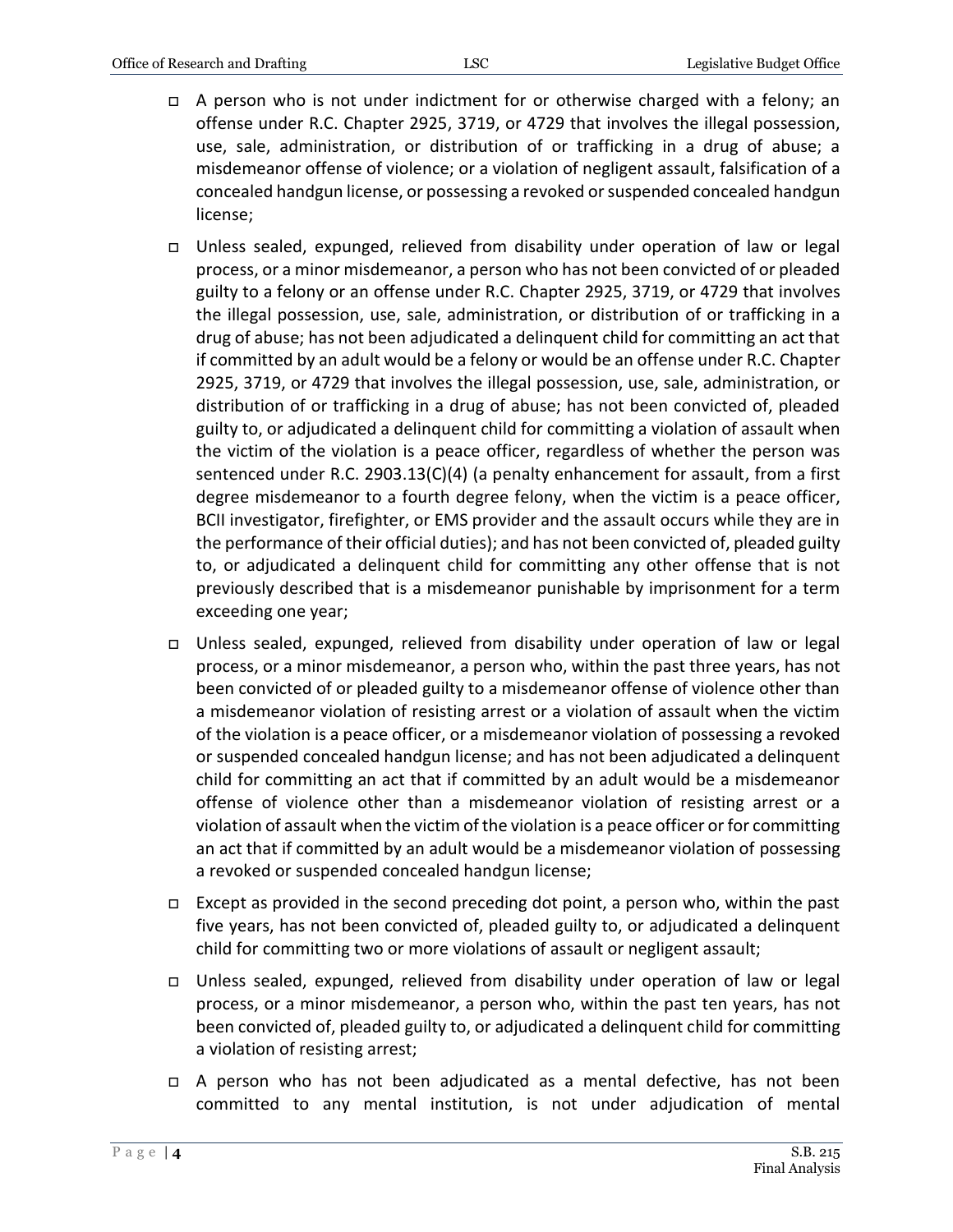incompetence, has not been found by a court to be a mentally ill person subject to court order, and is not an involuntary patient other than one who is a patient only for purposes of observation;

- □ A person who is not currently subject to a civil protection order, a temporary protection order, or a protection order issued by a court of another state;
- $\Box$  A person who currently is not subject to a suspension of a concealed handgun license or a temporary emergency license under certain circumstances or a similar suspension imposed by another state regarding a concealed handgun license issued by that state;
- If the person is not a United States citizen, a person who is an alien and has not been admitted to the United States under a nonimmigrant visa;
- $\Box$  A person who has not been discharged from the armed forces of the United States under dishonorable conditions;
- A person who has not been convicted of, pleaded guilty to, or adjudicated a delinquent child for committing a violation of domestic violence or a similar violation in another state.

"**Restricted firearm**" means a firearm that is dangerous ordnance or that is a firearm that any law of this state prohibits the subject person from possessing, having, or carrying.<sup>7</sup>

### **Eliminates requirement that a concealed handgun licensee must carry a concealed handgun license**

The act eliminates the requirement that a concealed handgun licensee must carry a concealed handgun license in order to carry a concealed handgun. Under the act, a concealed handgun licensee may carry a concealed handgun anywhere in the state if the concealed handgun license is valid when the licensee is in actual possession of a concealed handgun. Under prior law, a concealed handgun licensee was required to carry a valid concealed handgun license when the licensee was in actual possession of a concealed handgun.<sup>8</sup>

## **Modifies requirement that a concealed handgun licensee has a duty to notify**

### **Duty to notify**

The act modifies the requirement that a concealed handgun licensee, qualified military member, or qualifying adult has a duty to notify. (Although not explicitly mentioned in the language of the statutes describing the duty to notify, qualifying adults are also subject to this duty – see "**References to concealed handgun license and concealed handgun licensee**," above.) Under the act, a concealed handgun licensee, qualified military member, or qualifying adult has a duty to notify as follows:

 $7$  R.C. 2923.111(A)(1).

 $8$  R.C. 1547.69(H)(2), 2923.12(C)(2) and (F)(2), 2923.121(B)(1)(d) and (e), 2923.122(D)(3) and (4), 2923.123(C)(6), 2923.126(A), (D), and (F)(1), and 2923.16(F)(5) and (L).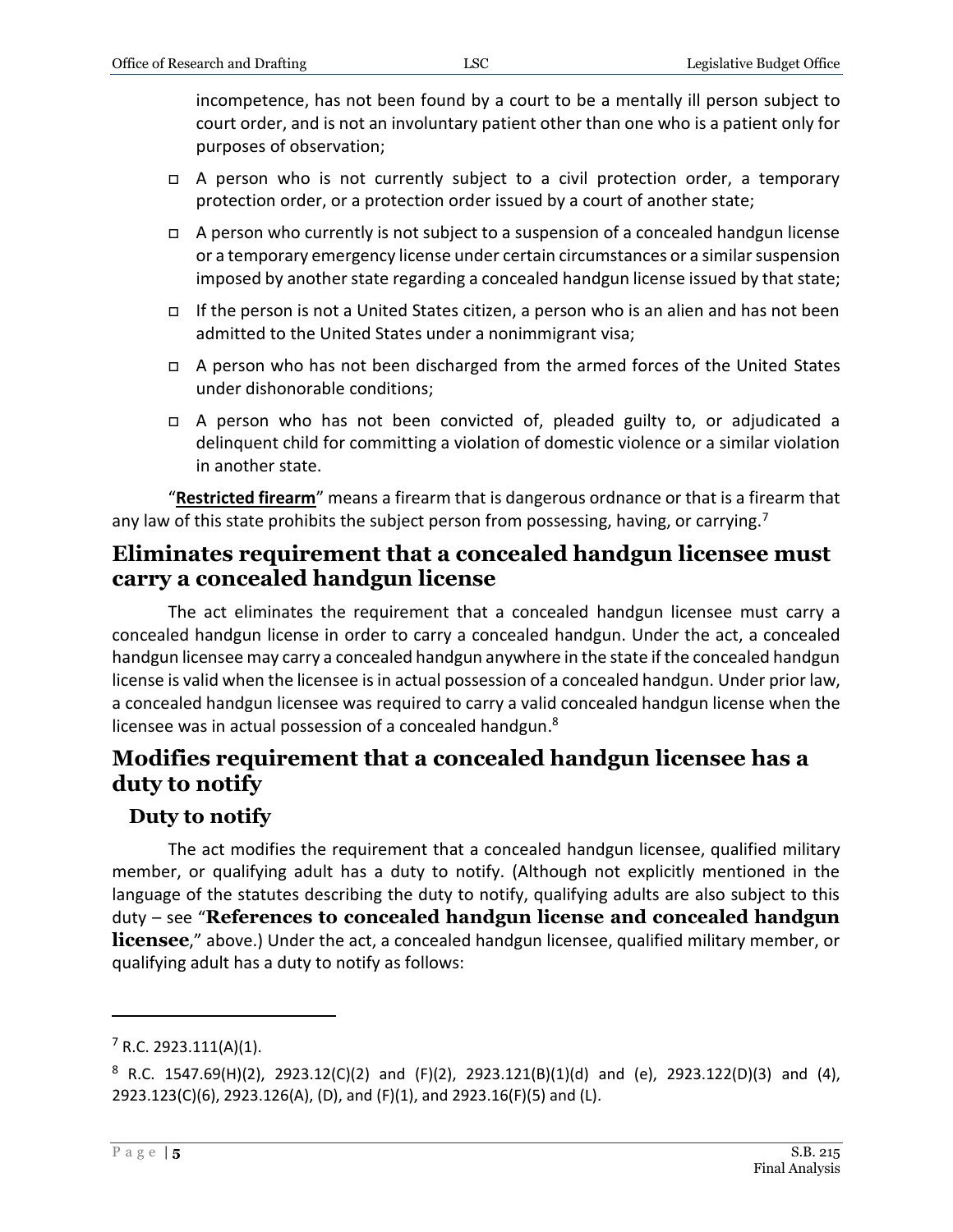- 1. If the person is stopped for a law enforcement purpose and is carrying a concealed handgun, before or at the time a law enforcement officer asks if the person is carrying a concealed handgun, the person must not fail to disclose that the person is then carrying a concealed handgun, provided that it is not a violation if the person fails to disclose that fact to an officer during the stop and the person already has notified another officer of that fact during the same stop. $9^9$
- 2. If the person is the driver or occupant of a motor vehicle that is stopped for a law enforcement purpose and is transporting or has a loaded handgun in the motor vehicle, before or at the time a law enforcement officer asks if the person is carrying a concealed handgun, the person must not fail to disclose that the person then possesses or has a loaded handgun in the motor vehicle, provided that it is not a violation if the person fails to disclose that fact to an officer during the stop and the person already has notified another officer of that fact during the same stop.<sup>10</sup>
- 3. If the person is the driver or occupant of a commercial motor vehicle that is stopped for a specified purpose and is transporting or has a loaded handgun in the commercial motor vehicle, before or at the time a law enforcement officer asks if the person is carrying a concealed handgun, the person must not fail to disclose that the person then possesses or has a loaded handgun in the commercial motor vehicle, provided that it is not a violation if the person fails to disclose that fact to an officer during the stop and the person already has notified another officer of that fact during the same stop.<sup>11</sup>

Under former law, a concealed handgun licensee or qualified military member has a duty to notify as follows:

- 1. If a concealed handgun licensee is stopped for a law enforcement purpose and is carrying a concealed handgun, the person must not fail to promptly inform any law enforcement officer who approaches the person after the person has been stopped that the person has been issued a concealed handgun license and that the person is then carrying a concealed handgun.<sup>12</sup>
- 2. If a concealed handgun licensee or active duty military member is the driver or occupant of a motor vehicle that is stopped for a law enforcement purpose and is transporting or has a loaded handgun in the motor vehicle, the person must not fail to promptly inform any law enforcement officer who approaches the person after the person has been stopped that the person has been issued a concealed handgun license or is authorized to carry a concealed handgun as a qualified military member and that the person then possesses or has a loaded handgun in the motor vehicle.<sup>13</sup>

 $9$  R.C. 2923.12(B)(1).

 $10$  R.C. 2923.16(E)(1).

 $11$  R.C. 2923.16(E)(2).

 $12$  R.C. 2923.12(B)(1) and 2923.126(A).

 $13$  R.C. 2923.126(A) and 2923.16(E)(1).